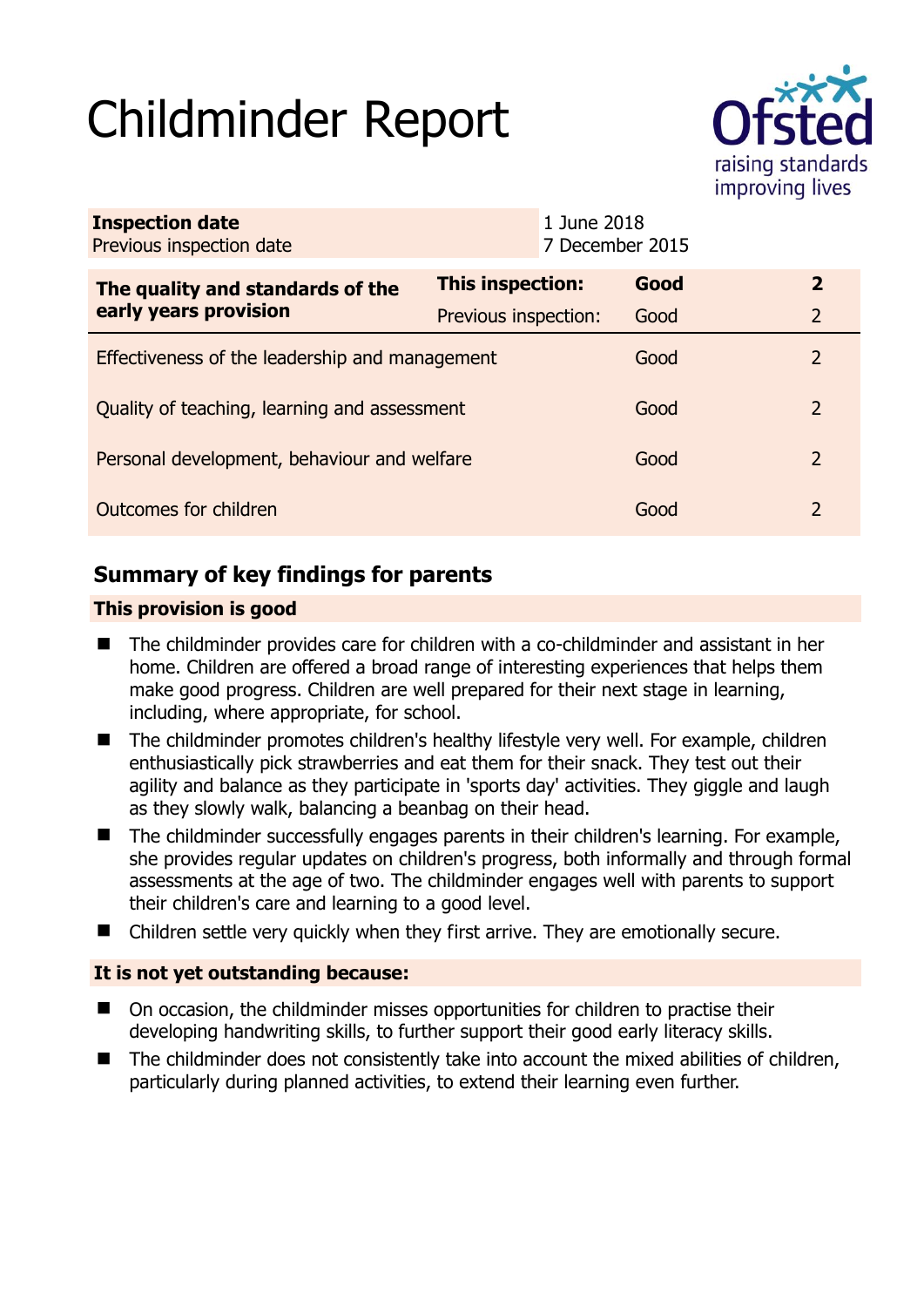## **What the setting needs to do to improve further**

#### **To further improve the quality of the early years provision the provider should:**

- make better use of opportunities for children to practise their early writing skills
- $\blacksquare$  strengthen the organisation of planned activities to take into account the mixed abilities of all children.

#### **Inspection activities**

- The inspector had a tour of the premises used for childminding.
- The inspector talked with children and the childminder at appropriate times. She reviewed an activity with the childminder.
- The inspector observed the quality of teaching and assessed the impact this has on children's learning and development.
- The inspector viewed written feedback from parents and took account of their views.
- The inspector viewed the suitability checks of the childminder and household members. She discussed the childminder's self-evaluation information and viewed a range of documentation, including the childminder's paediatric first-aid certificate and public liability insurance.

#### **Inspector**

Jane Morgan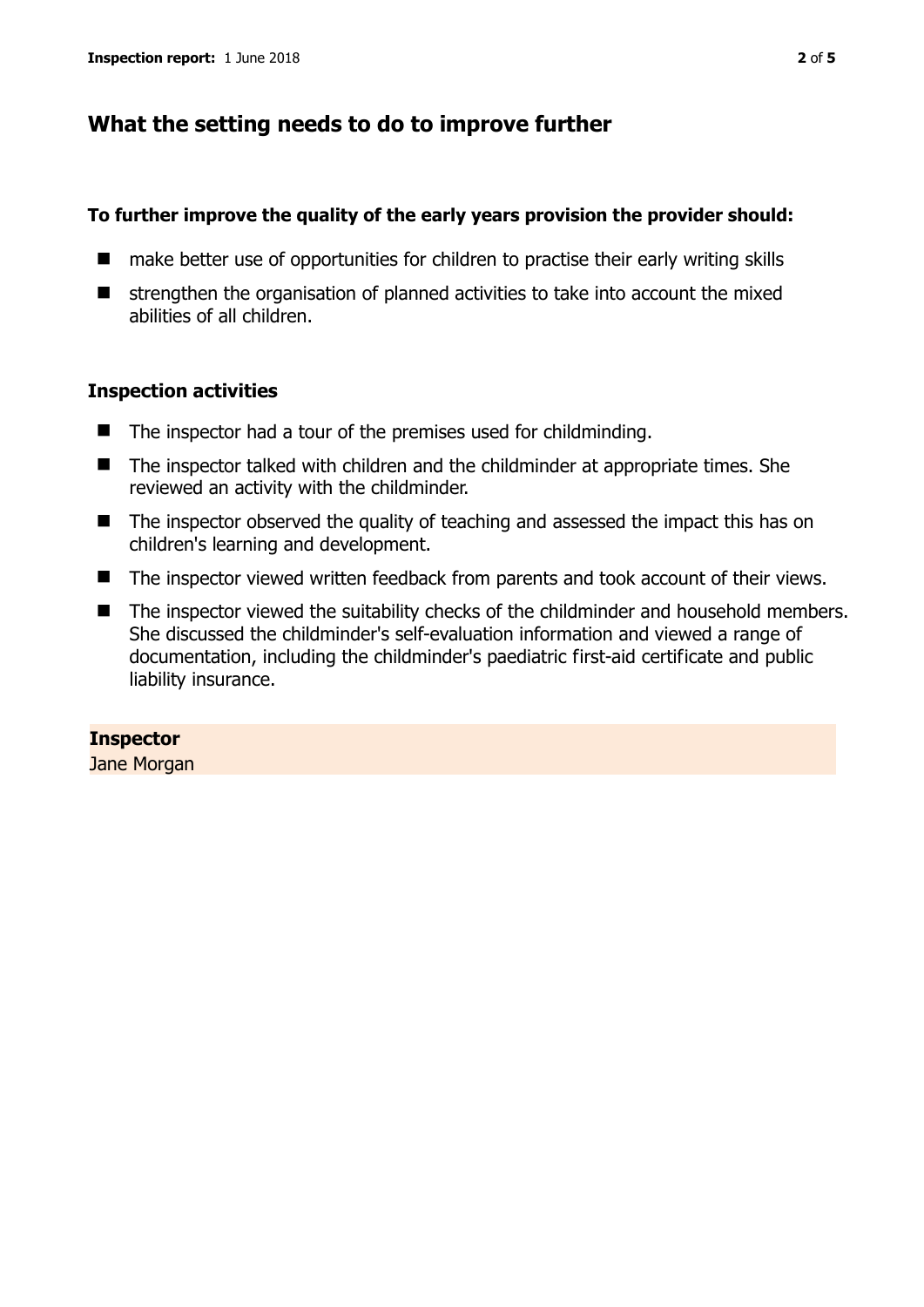# **Inspection findings**

#### **Effectiveness of the leadership and management is good**

Safeguarding is effective. The childminder understands her responsibility to keep children safe from harm. She knows what to do if she has a concern about a child's welfare and the correct local procedures to follow. The childminder teaches children how to keep safe, for example, in the event of a fire. The childminder positively seeks opportunities to develop her professional development. She seeks the views of parents through questionnaires, which helps her to make further improvements and to strengthen her knowledge and skills to a higher level. Parents are very happy with the care their children receive and the progress they make. They comment that 'children have ample opportunities to play and develop their physical skills' and 'the childminder and cochildminder nurture children in all areas of their development'.

#### **Quality of teaching, learning and assessment is good**

The childminder provides a varied range of planned activities, alongside good opportunities for free play, to support children's learning. The childminder encourages children to count, and recognise shapes and colours while they play. For example, the childminder and children excitedly shout 'one, two, three, go' when they start the race. The childminder extends children's thinking and speaking skills. For example, she sensitively asks questions, explores ideas and encourages children to talk about past and present events in their lives. The childminder provides a variety of opportunities for children to learn about people and their community. For example, they visit local shops and the post office. She plans weekly play sessions with other childminders and children in the community.

#### **Personal development, behaviour and welfare are good**

Children have a positive self-esteem and a strong sense of belonging. When they arrive, they hang up their jackets on named coat pegs. The childminder, co-childminder and assistant work well together. They are courteous and respectful of each other and children, and are good role models. They are responsive to the needs of children and encourage them to say 'please' and 'thank you'. Children behave very well. They listen to instructions and follow simple rules. They take turns with the toys and give each other a cuddle when they become upset.

#### **Outcomes for children are good**

Children are self-assured and sociable. They are strong communicators who confidently share their ideas and opinions. All children make good progress in their learning and development. They are acquiring key skills in readiness for future learning and their later move to school. Good links with local schools enable children to gain the confidence and skills they need when they move on. Children are motivated and eager to join in with activities.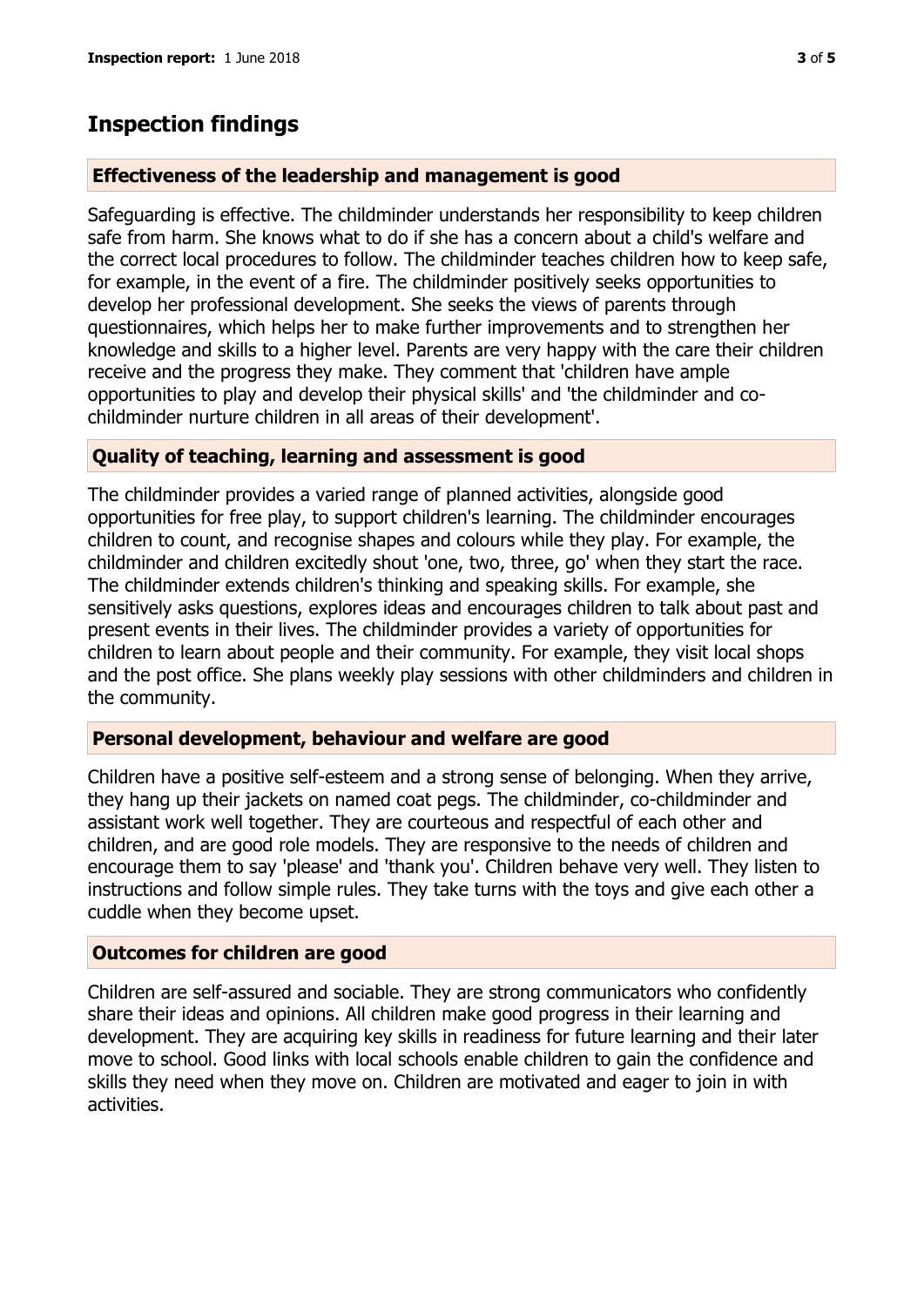# **Setting details**

| Unique reference number           | EY275090                                                                             |  |
|-----------------------------------|--------------------------------------------------------------------------------------|--|
| <b>Local authority</b>            | Wandsworth                                                                           |  |
| <b>Inspection number</b>          | 1128916                                                                              |  |
| <b>Type of provision</b>          | Childminder                                                                          |  |
| Day care type                     | Childminder                                                                          |  |
| <b>Registers</b>                  | Early Years Register, Compulsory Childcare<br>Register, Voluntary Childcare Register |  |
| <b>Age range of children</b>      | $1 - 6$                                                                              |  |
| <b>Total number of places</b>     | 6                                                                                    |  |
| <b>Number of children on roll</b> | 14                                                                                   |  |
| Name of registered person         |                                                                                      |  |
| Date of previous inspection       | 7 December 2015                                                                      |  |
| <b>Telephone number</b>           |                                                                                      |  |

The childminder registered in 2003. She lives in Tooting, in the London Borough of Wandsworth. The childminder works with another childminder and an assistant. She offers care all year round from 7.30am to 6pm from Monday to Friday. The childminder receives funding for the provision of free early education for children aged two, three and four years.

This inspection was carried out by Ofsted under sections 49 and 50 of the Childcare Act 2006 on the quality and standards of provision that is registered on the Early Years Register. The registered person must ensure that this provision complies with the statutory framework for children's learning, development and care, known as the early years foundation stage.

Any complaints about the inspection or the report should be made following the procedures set out in the guidance 'Complaints procedure: raising concerns and making complaints about Ofsted', which is available from Ofsted's website: www.gov.uk/government/organisations/ofsted. If you would like Ofsted to send you a copy of the guidance, please telephone 0300 123 4234, or email enquiries@ofsted.gov.uk.